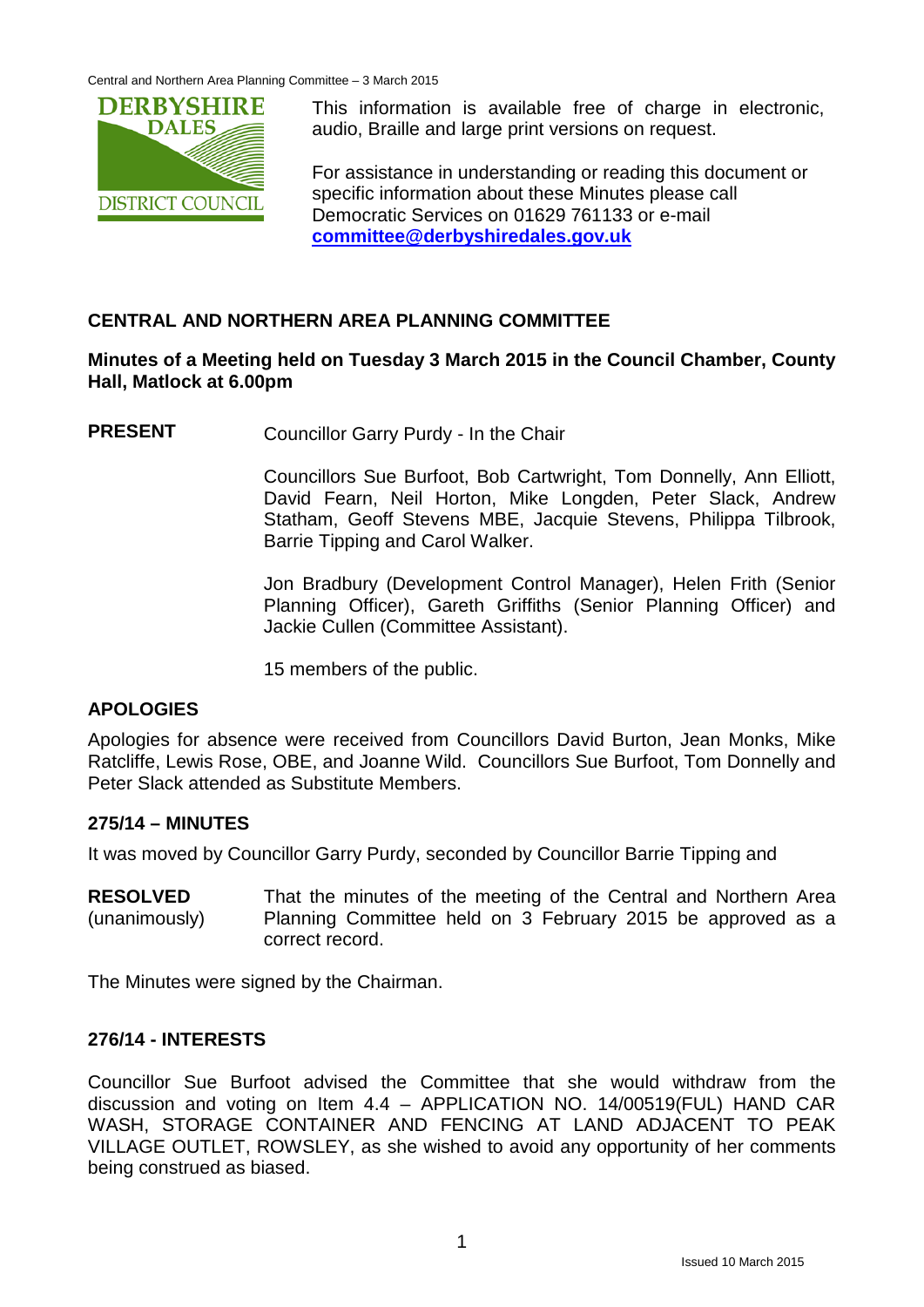# **277/14 – APPLICATION NO. 14/00889/FUL – EXTENSIONS TO AGRICULTURAL BUILDING, LAND OFF ALDERS LANE, TANSLEY**

The Committee had visited the site prior to the meeting to assess the impact of the development upon the locality and upon the amenity of neighbouring residents.

Correspondence received after publication of the Agenda was distributed at the meeting. This comprised a formal response from the Environmental Health Officer regarding hours of operation. The Senior Planning Officer advised the Committee that as farming was already operating on the site, the hours recommended were unreasonable and as such, the suggestion would not be taken forward in the conditions proposed.

It was moved by Councillor Jacquie Stevens, seconded by Councillor Carol Walker and

**RESOLVED** (unanimously) That planning permission be granted subject to the conditions set out in the report.

# **278/14 – APPLICATION NO. 14/00843/FUL – ERECTION OF DWELLING AND (RESUBMISSION 14/000126/FUL), LAND TO THE REAR OF WHITELEAS, OAKSEDGE LANE, TANSLEY**

The Committee had visited the site prior to the meeting to allow Members to assess the impact of the proposed development on the character and appearance of the area.

In accordance with the procedure for public participation, Mr David Smith, Applicant, spoke in favour of the application.

Correspondence received after publication of the Agenda was distributed at the meeting.

It was moved by Councillor Jacquie Stevens, seconded by Councillor Peter Slack and

**RESOLVED (unanimously)** That planning permission be granted, subject to the conditions set out in the report.

## **279/14 – APPLICATION NO. 14/00819/FUL – TWO SEMI-DETACHED DWELLINGS AT BARNS CROFT, CANTERBURY ROAD, WIRKSWORTH**

The Committee had visited the site prior to the meeting to allow Members to assess the impact of the proposed development on the character and appearance of the area and the amenity of neighbouring residents.

In accordance with the procedure for public participation, Mr Garner, Applicant, spoke in favour of the application.

It was moved by Councillor Sue Burfoot, seconded by Councillor David Fearn and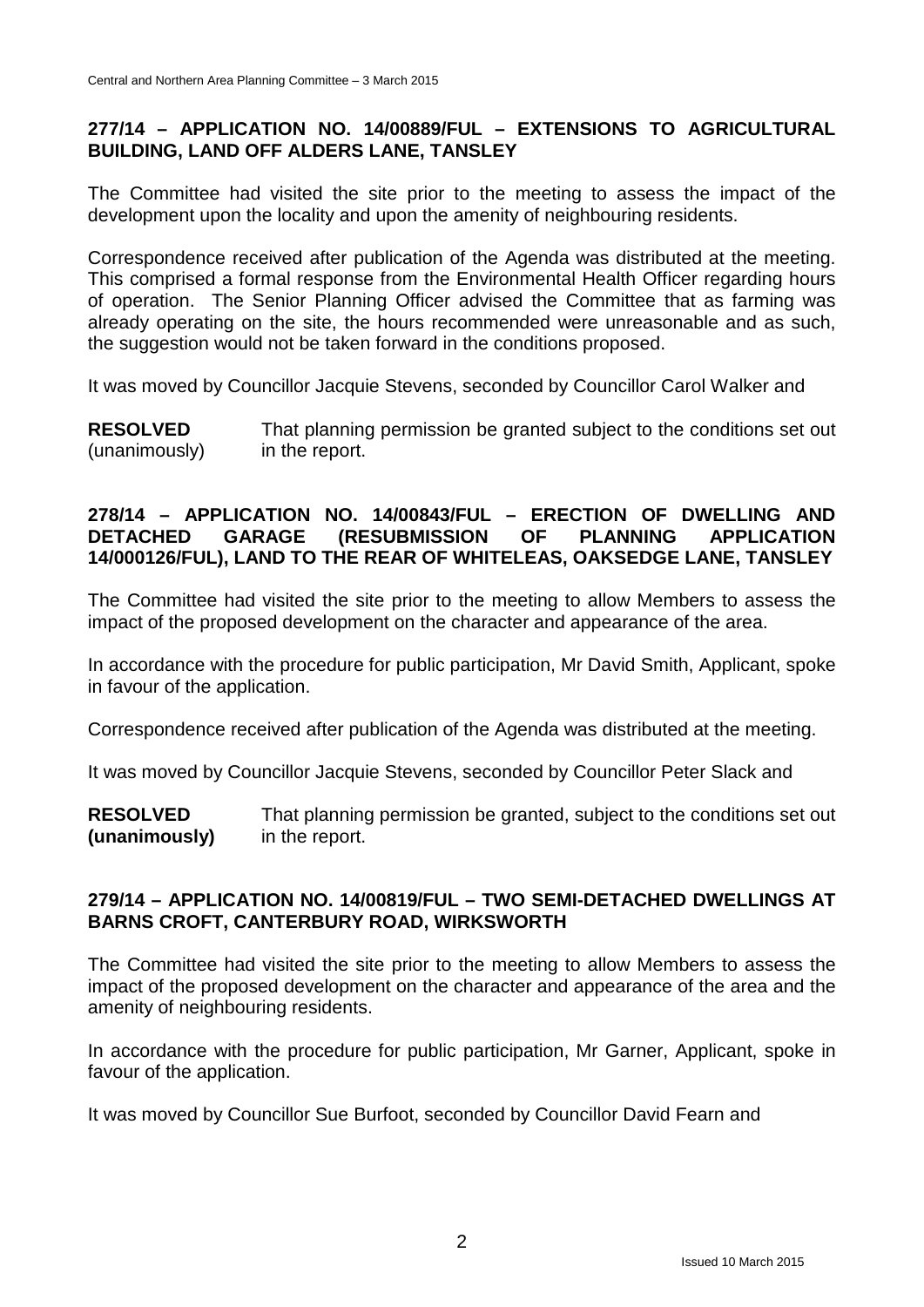| <b>RESOLVED</b>    | That planning permission be refused for the reasons set out in the<br>report. |
|--------------------|-------------------------------------------------------------------------------|
| Voting:            |                                                                               |
| For                | 13                                                                            |
| <b>Against</b>     |                                                                               |
| <b>Abstentions</b> |                                                                               |

The Chairman declared the motion carried.

#### **280/14 – APPLICATION NO. 14/00519/FUL – HAND CAR WASH, STORAGE CONTAINER AND FENCING AT LAND ADJACENT TO PEAK VILLAGE OUTLET, ROWSLEY**

Councillor Sue Burfoot was not present during discussion and voting of this item.

The Committee had visited the site prior to the meeting to allow Members to assess the impact of the proposal on the character and appearance of the area and the amenity of neighbouring residents.

In accordance with the procedure for public participation, David Wilson, applicant, spoke in favour of the application.

Correspondence received after publication of the Agenda was distributed at the meeting.

It was moved by Councillor Tom Donnelly, seconded by Councillor Mike Longden and

**RESOLVED** (unanimously) That planning permission be granted subject to the conditions set out in the report.

#### **281/14 – APPLICATION NO. 14/00820(FUL) – REDEVELOPMENT OF SITE TO PROVIDE RESTAURANT/FOOD TAKEAWAY AND BULK WINE RETAIL STORE WITH ASSOCIATED PARKING (REVISIONS TO PLANNING PERMISSION 14/00249/FUL) AT BAKEWELL ROAD, MATLOCK**

The Committee had visited the site prior to the meeting to allow Members to assess the impact of the proposal on the character and appearance of the area.

This application was a resubmission of planning permission 14/00249/FUL for the redevelopment of site to provide restaurant/food takeaway and bulk wine retail store with associated parking. However, the current application had been submitted to include part of the roadside verge.

Following discussions with Officers the applicant had agreed some modifications to the submitted application and these were outlined for the benefit of the Committee.

It was moved by Councillor Geoff Stevens, MBE, seconded by Councillor Peter Slack and